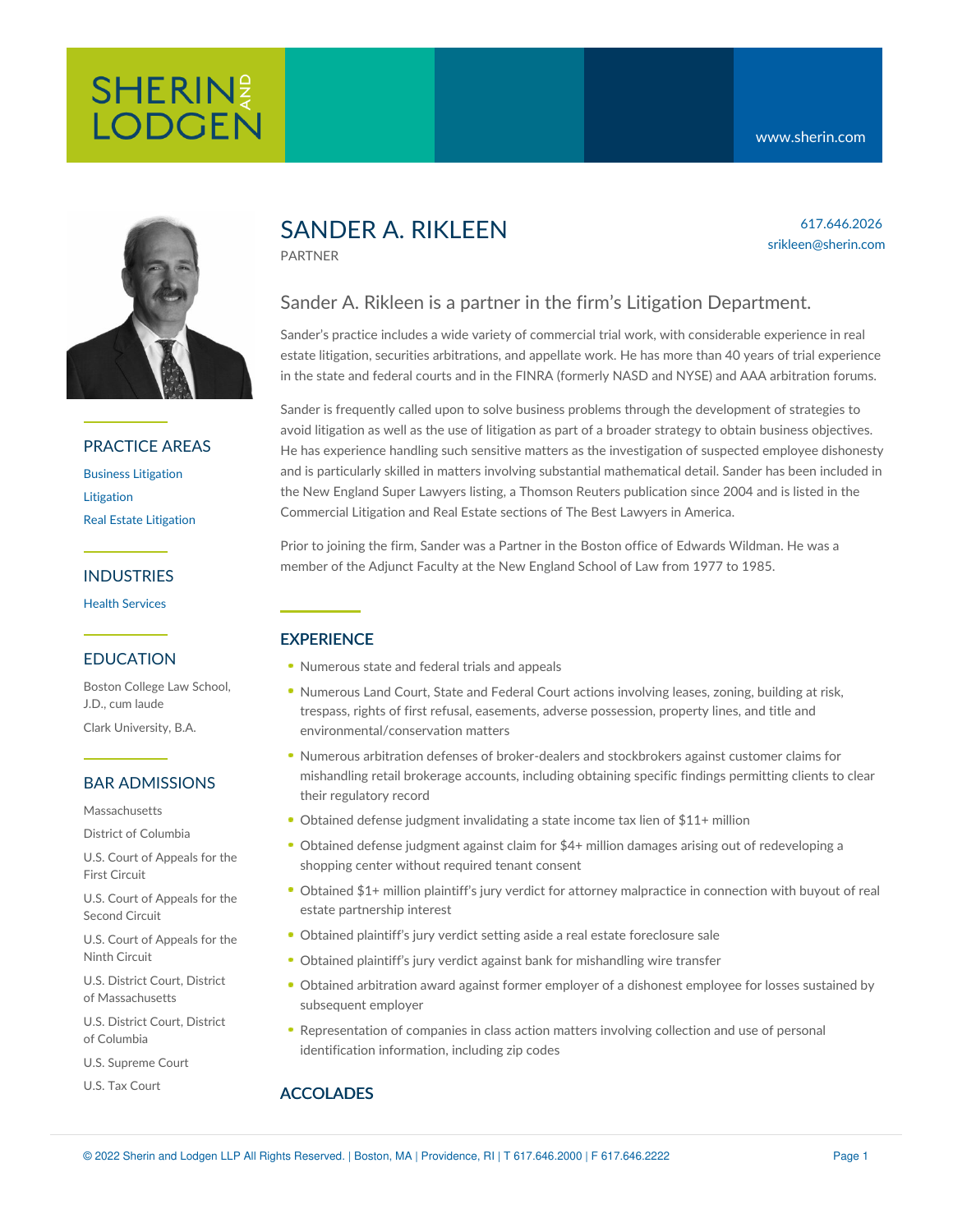- Included in Massachusetts *Super Lawyers*
- Listed in *The Best Lawyers in America ©*
- Excellence in Law Pro Bono (2014)
- Martindale-Hubbell Peer Review Rated: A/V Preeminent<sup>®</sup>
- The Denis Maguire Award for Community Service from the Real Estate Bar Association (REBA)
- Listed in *2019 Benchmark Litigation*

#### SPEAKING ENGAGEMENTS

- "Title [established](https://www.sherin.com/firm-news/sander-a-rikleen-and-amy-l-hahn-published-in-massachusetts-lawyers-weekly-on-the-distinction-between-adverse-possession-or-prescription-and-an-eminent-domain-taking/) by adverse possession not a taking," co-author, *Massachusetts Lawyers Weekly,* May 26, 2020
- "Potential [Expansion](https://www.sherin.com/firm-news/sander-a-rikleen-and-amy-l-hahn-published-in-banker-tradesman-on-recent-supreme-judicial-court-ruling-based-on-lack-of-standing/) of Abutter Rights Turned Back," co-author, *Banker & Tradesman,*April 16, 2020
- "SJC upholds dismissal of zoning appeal for lack of [standing,"](https://www.sherin.com/firm-news/sander-a-rikleen-and-amy-l-hahn-published-in-new-england-real-estate-journal-on-a-sjc-decision-based-on-standing/) co-author, *New England Real Estate Journal,* April 3, 2020
- ["Massachusetts](https://www.sherin.com/firm-news/sander-a-rikleen-and-amy-l-hahn-published-in-boston-real-estate-times-and-the-national-law-review-on-lack-of-standing-in-land-use-appeals/) SJC Announces Outcome Prior to Decision, Reverses Appeals Court Decision and Upholds Dismissal of a Zoning Appeal for Lack of Standing," co-author, *Boston Real Estate Times,* March 19, 2020

#### **MEMBERSHIPS**

- The Abstract Club
- **Boston Bar [Association](http://bostonbar.org/)**
- Real Estate Bar Association for [Massachusetts](http://reba.net/)
- [Massachusetts](http://massbar.org/) Bar Association
- **American Bar [Association](http://americanbar.org/)**

#### COMMUNITY INVOLVEMENT

- Jewish Cemetery Association of Massachusetts
	- Former president
	- Current board member and clerk
- JCAM Charitable Foundation
	- Former president
	- Current board member and clerk
- **Joint Bar Committee on Judicial Appointments** 
	- **Former chair and member**
- Temple Shir Tikva (Wayland, MA)
	- **Former member board of trustees**
	- Capital campaign finance chairperson for two of its capital campaigns
	- Former recording secretary
- Wayland-Weston Rowing Association,